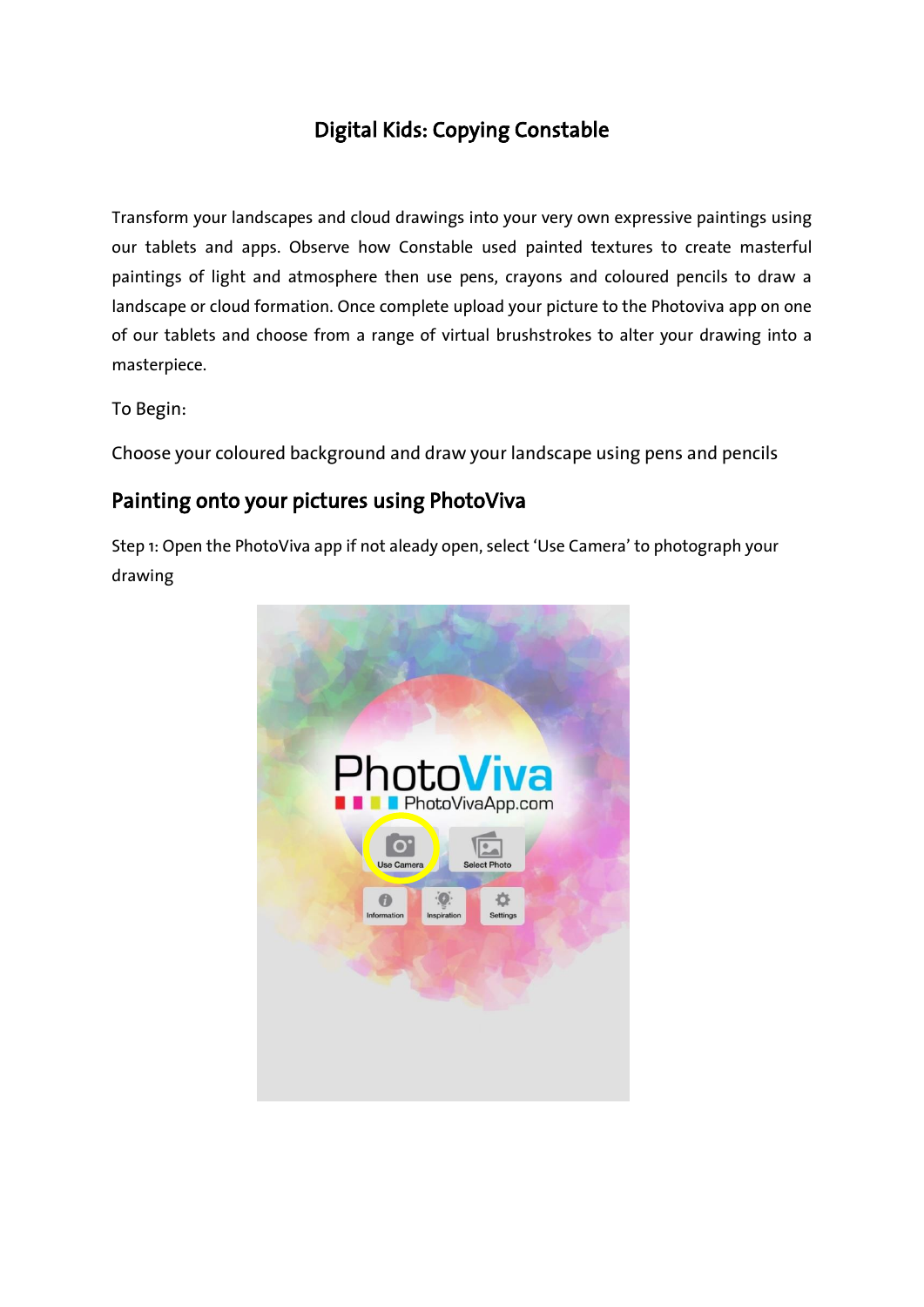Step 2: This will open the camera function on the ipad, line up your picture with the ipad's camera like the below image and take a picture by pressing the button in the middle of the screen



Step 3: view the photograph of your picture, if the angle is wrong or you haven't managed to get the whole picture frame you can go back by selecting retake, if you're happy with your photograph then select 'Use Photo'

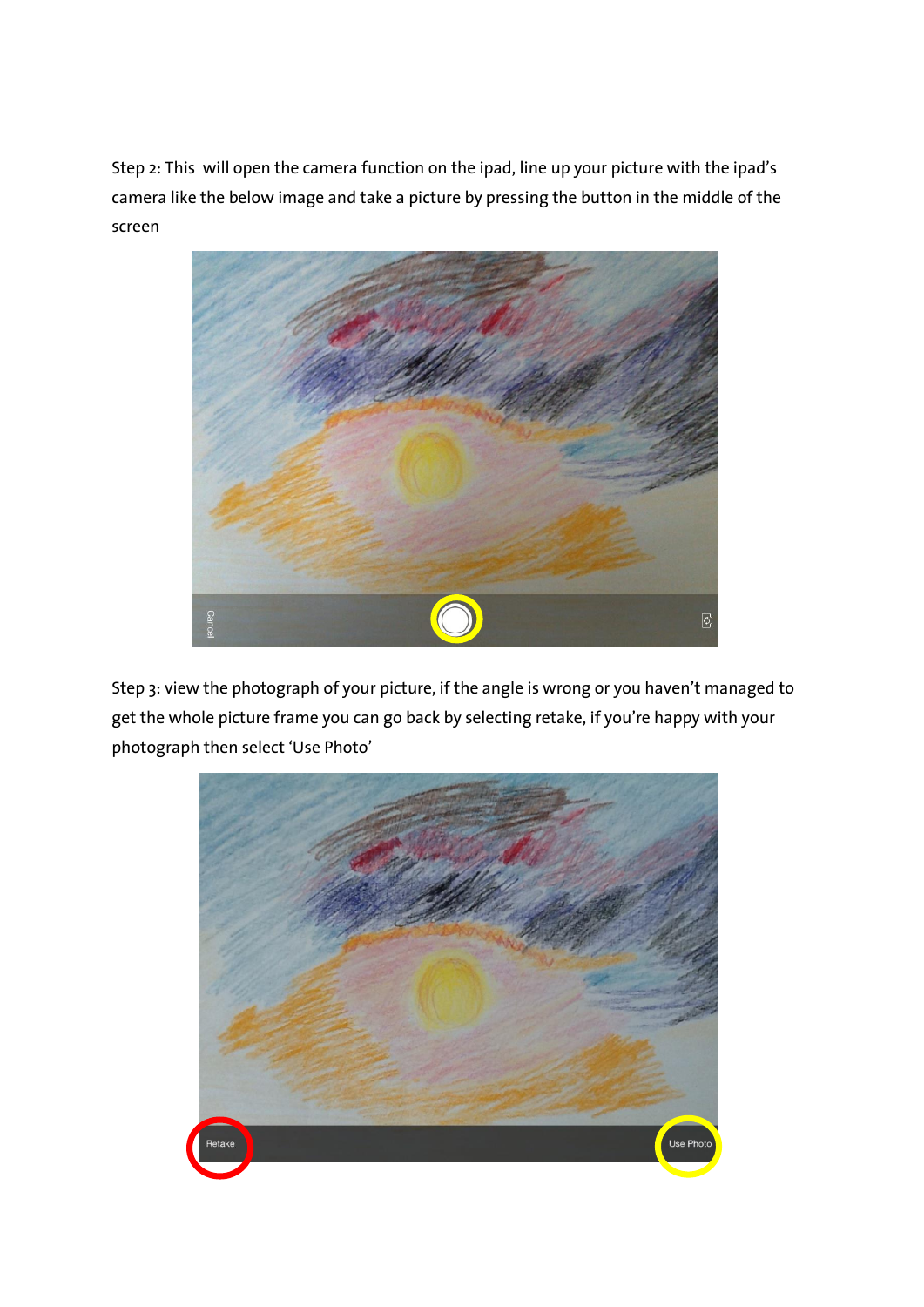Step 4: once you have your picture uploaded select the 'Fill' function, this will bring up a number of backgrounds, choose from white, black and cream. You can also toggle between the original drawing and your painting by holding the icon at the bottom middle of the options menu



Step 5: open the brush menu to begin painting, remember to select the size of your brush and the angle you want before you begin. Selecting the 'Paint' option will imitate the original colour from your drawing with the paint brush you're using, selecting the 'Copy' option will restore the original drawing and should be used as a rubber or if you want to make fine touches.

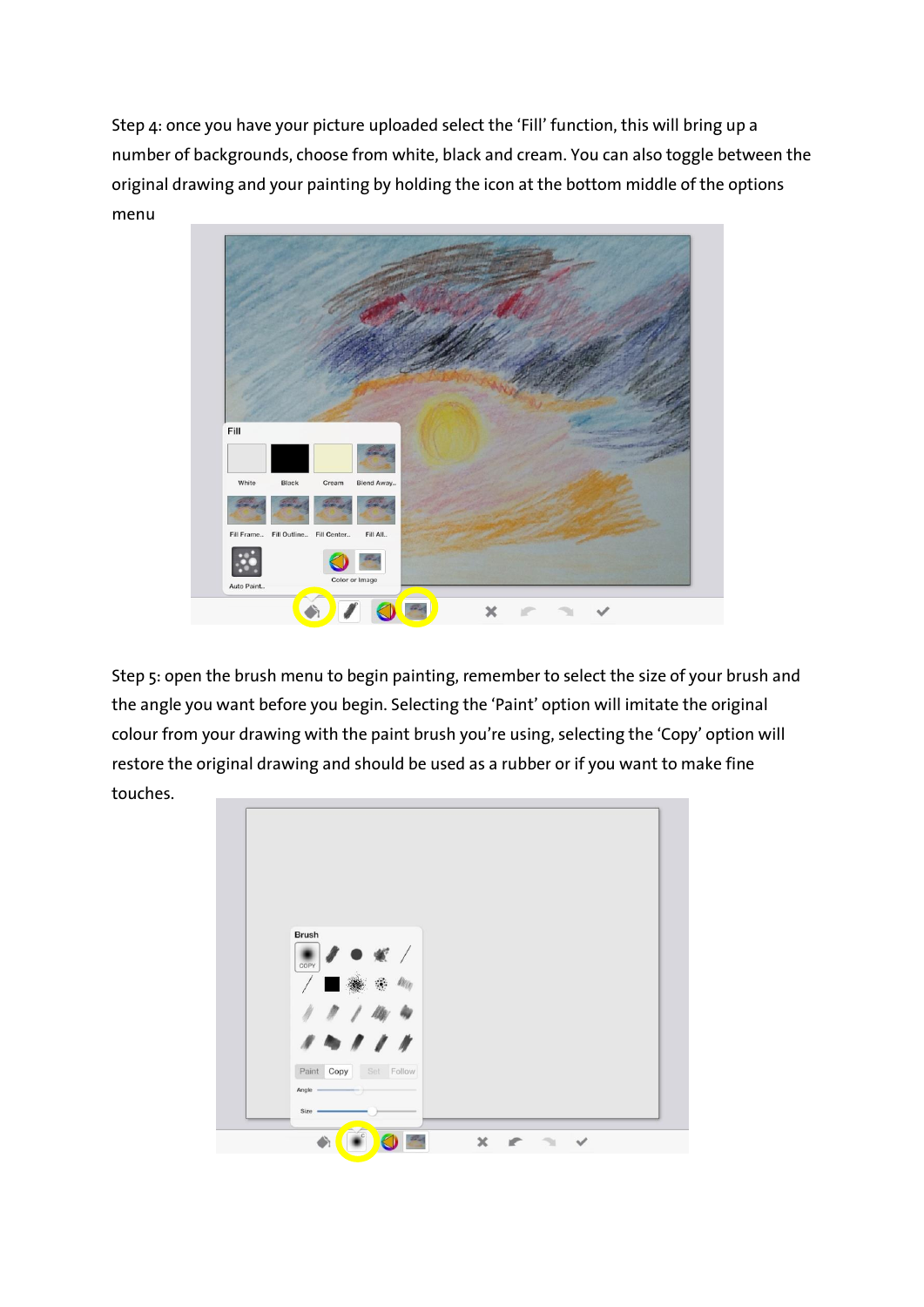Step 6: to add a colour which isn't on your original drawing select the 'Colour Source' option and move the colour circle onto the colour you want, to change the brightness of the colour move the cursor to the shade you want in the triangle area in the middle of the colour wheel. The noise option will add extra pixel dots into your colour and can be good for making an intense picture.



Step 7: If you want to choose a colour from your drawing open the 'Colour Source' setting and choose 'Paint Colour'

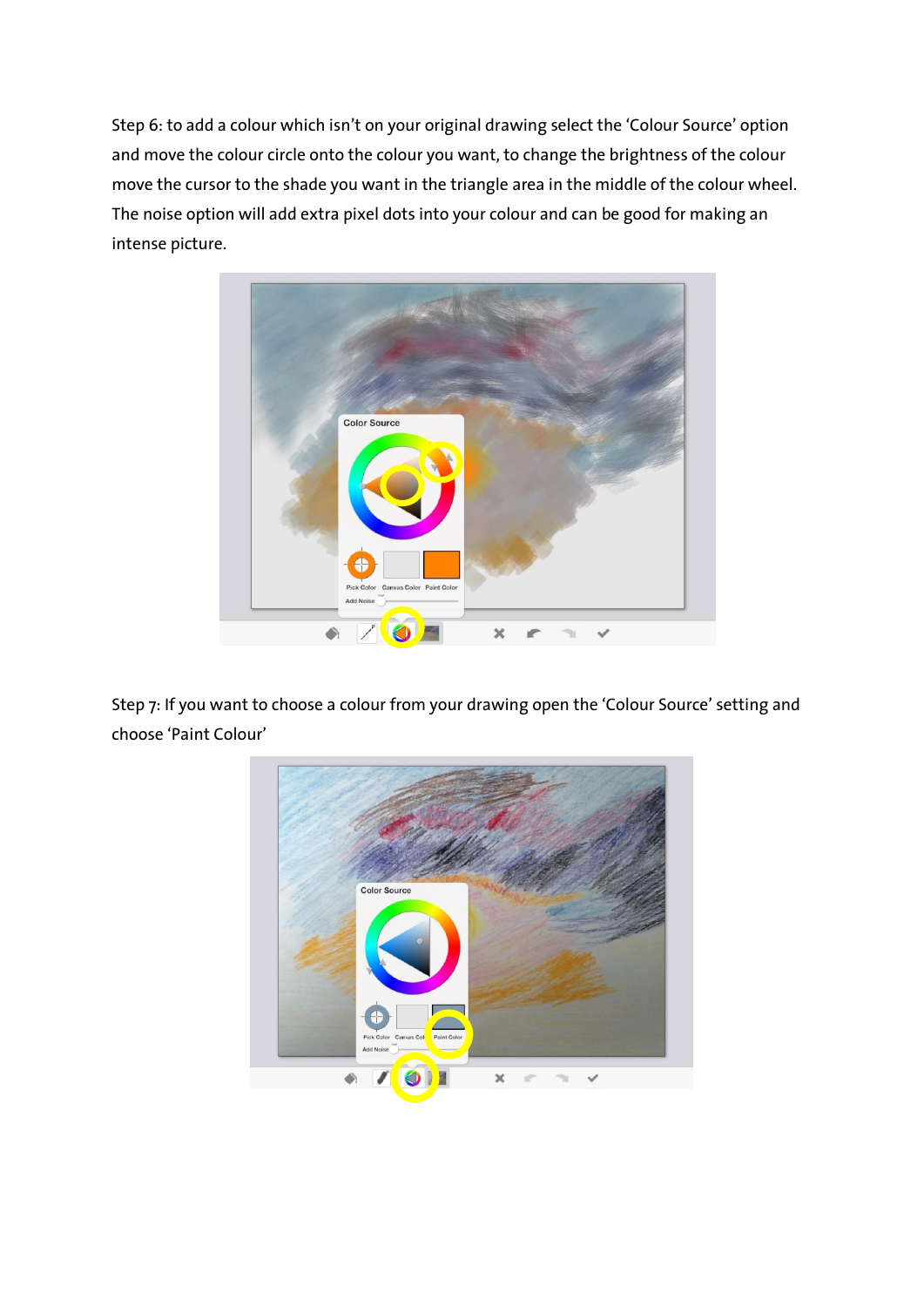Move the cursor onto the colour you want to use, you will notice that the cursor will change colour when moved around the picture, this will allow you to see what colour you are going to be using. When you've got your colour select the tick sign, or to go back choose the X sign. You will now be able to paint the colour you've chosen onto your picture.

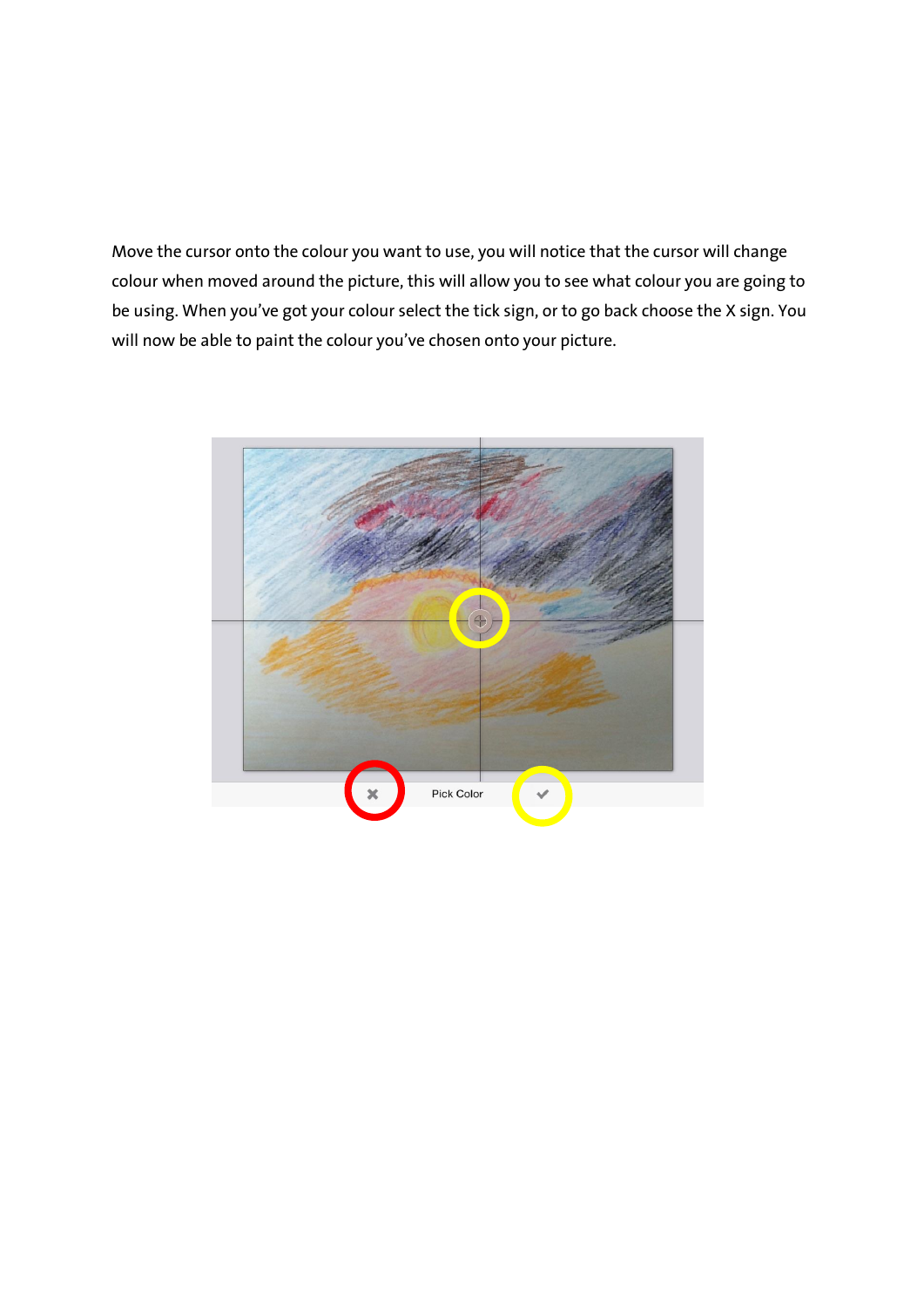Review your painting, if you've made any recent mistakes hit the go back button, or to start again select the X button.